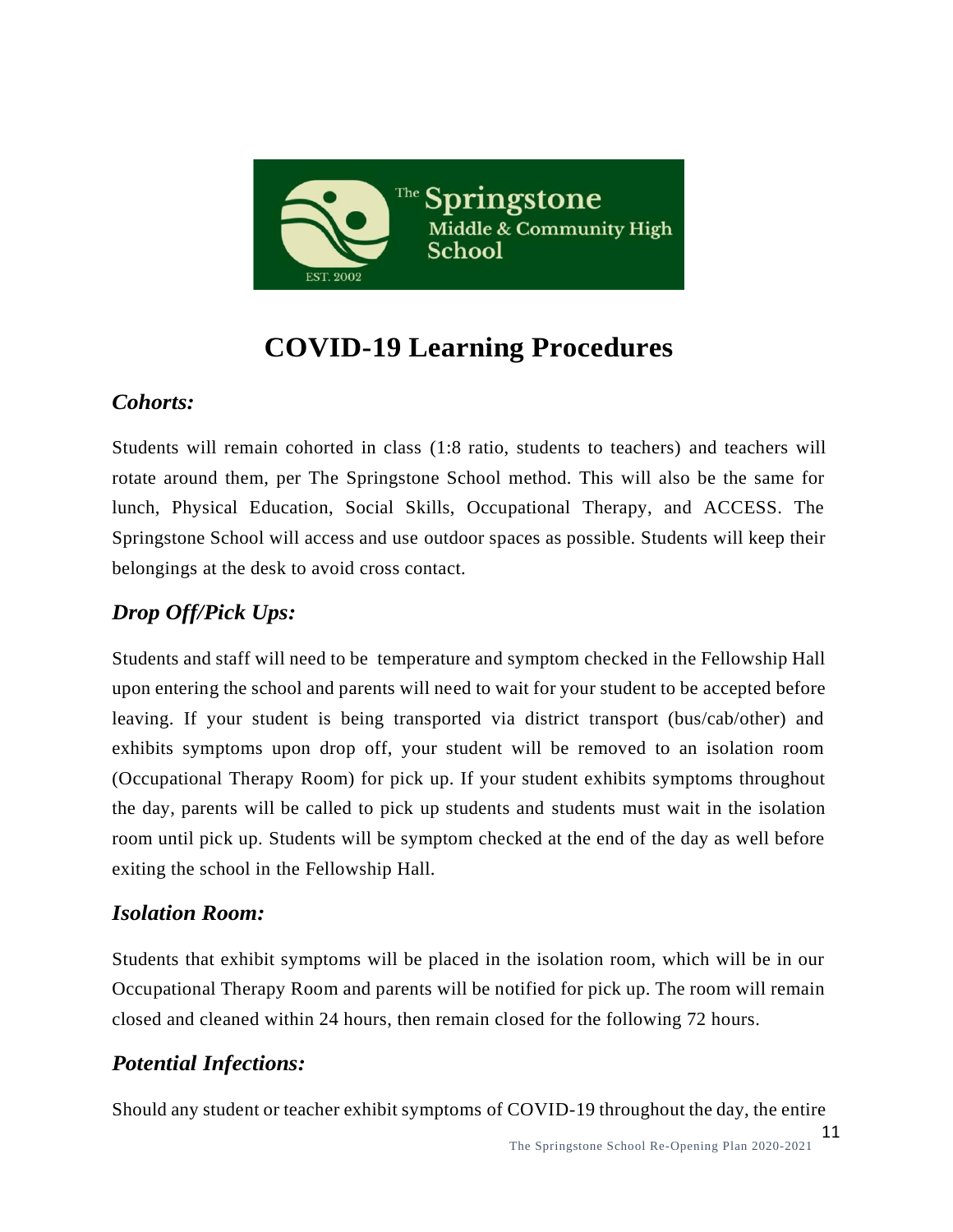school will go into distance learning format. Upon receipt of a positive test, school administration must be notified and the school will move to distance learning for the next fourteen days. As mentioned, we are a small school and we will prioritize the health and safety of our home and greater communities.

#### *Lunch*

Students will continue to be responsible for bringing their own lunch daily. There will not be microwaves accessible at this time, please plan for cold lunches that are easy for the student to open and do not require staff assistance.

#### *Restrooms/Shared Spaces:*

Shared spaces will be limited use at this time. Restrooms will be used on a one student at a time basis and will be monitored by staff throughout the day. The library will be closed at this time. Signage will be placed around the school reminding students of their expectations.

## *Occupational Therapy Equipment/Transitions:*

Occupational Therapy (O.T.) Equipment will not be shared at this time and students will have access to individual student boxes at their desk. The O.T. room will be used as the isolation room.

## *Visitors and Off Time Pick Ups:*

Visitors will not be allowed in to the school. Should you need to pick up your student early, you will need to plan and let the office know ahead of time. We know that sometimes things happen and you may need to grab your student without notice. Please park in Creekside Commons Parking Lot A and access the office by walking through the Mindful Garden. You can then knock on the window that leads to the outside to sign out your student. We will then retrieve your student.

#### *Cleaning:*

Cleaning will happen on high touch surfaces twice throughout the day by Springstone staff and at the end of the day via Janitorial crew. We are using CDC approved cleaning products. Classrooms and surfaces will be fogged in the evening. At this time, there are no other groups using the spaces Springstone uses in the evenings. Windows will be left open to